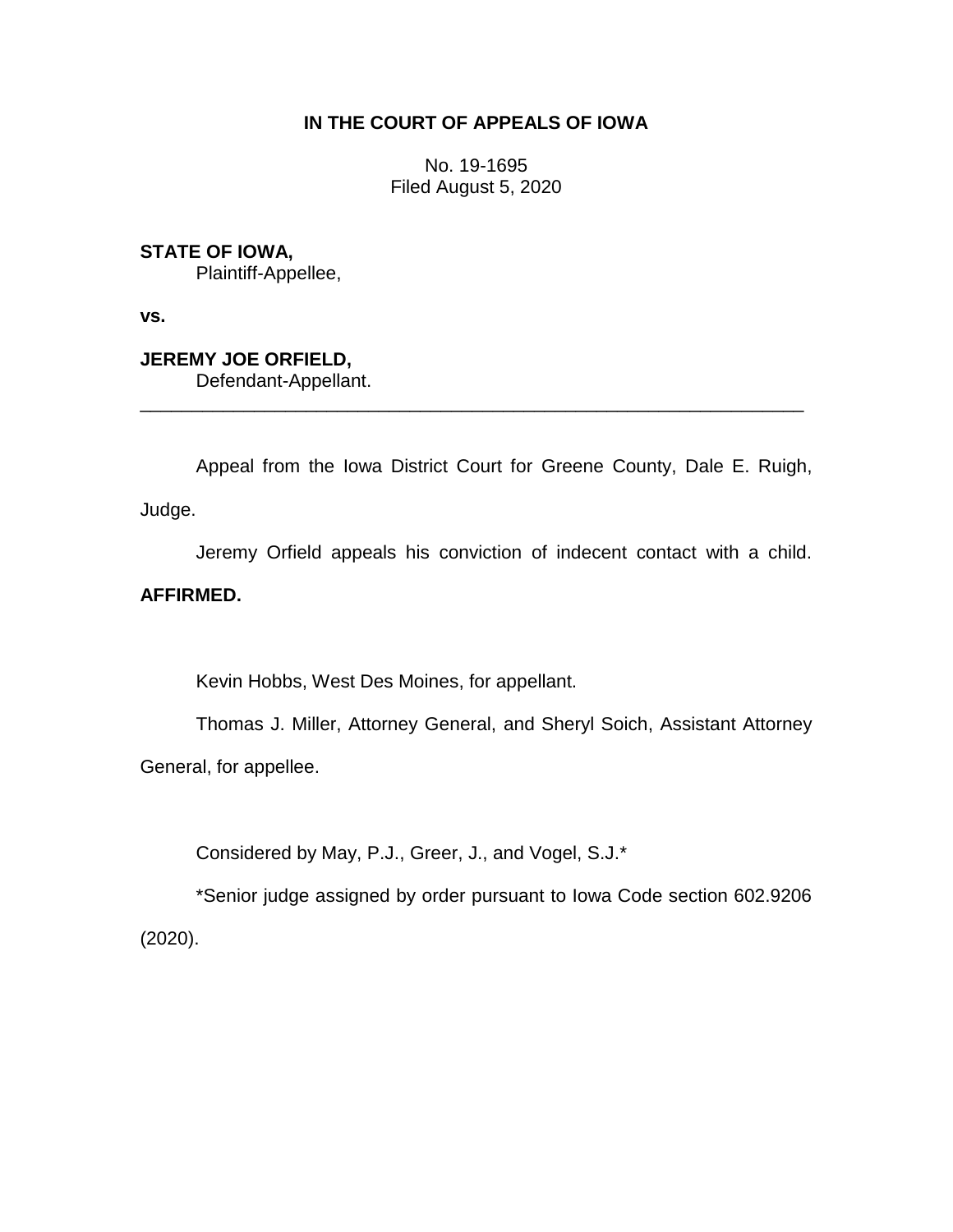### **MAY, Presiding Judge.**

A jury convicted Jeremy Lee Orfield of indecent contact with a child in violation of Iowa Code section 709.12(1)(a) (2018). The charge stemmed from allegations Orfield inappropriately touched a nine-year-old child. On appeal, Orfield claims (1) the district court erred in admitting hearsay evidence and (2) insufficient evidence supports his conviction. We affirm.

### **I. Factual Background**

We summarize the evidence in a light favorable to the verdict*. See State v. Schiebout*, 944 N.W. 666, 670 (Iowa 2020).

When the child was nine years old, she lived with her mother, her mother's significant other, and her brother. The child's brother was friends with Orfield. Orfield was twenty-five years old.

One Saturday morning, the child was playing on her bed. She was wearing a shirt and underwear. The child's brother was sleeping upstairs. The child's mother was holding a garage sale at her best friend's house. And the mother's significant other was also out of the house.

Suddenly, Orfield walked into the child's room without knocking. He walked over to the child's bed. He asked for a hug. The child complied, but it made her feel "a little bit uncomfortable."

Orfield left to go to the bathroom. The child got out of bed, put on some shorts, and went to the living room "[t]o get away from" Orfield.

But Orfield "[f]ollowed" the child "to the living room." While the child watched television, Orfield charged his phone. Then Orfield used his phone to show her pictures of nude body parts.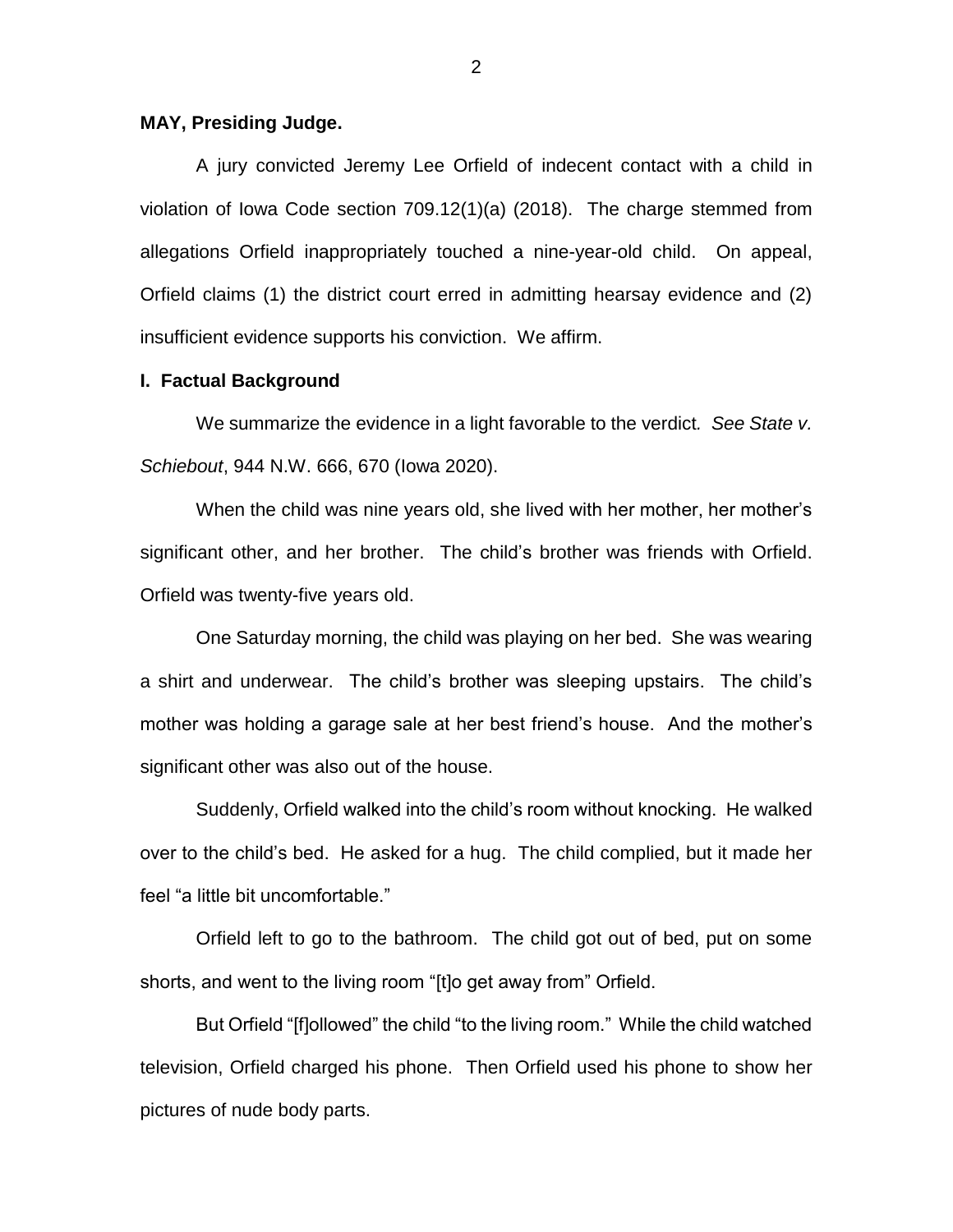Next, Orfield offered the child \$5.00 to let him touch her inappropriately. The child did not agree. Even so, Orfield removed the child's shorts and underwear and touched her inappropriately.<sup>1</sup>

The inappropriate touching lasted "[l]ike two minutes." When he was done, Orfield gave the child a \$5.00 bill and told her not to tell anybody. Then he left.

Soon after Orfield left, the mother's best friend arrived at the house. The child told the friend what had happened. $2$  After hearing what happened, the friend took the child to her mother. The child then told her mother what happened.

Upon learning what Orfield did, the mother found Orfield and started hitting him. She told Orfield that he "touched my [child]." After the fight, the mother called police. The child had given the mother the \$5.00 bill. The mother gave it to police.

A Jefferson police captain interviewed Orfield. At trial, the captain testified that Orfield presented multiple accounts of his interaction with the child. Orfield ultimately admitted he may have touched the child in a way that matched the child's version of events.

The jury convicted Orfield of indecent contact with a child. He appeals.

#### **II. Standard of Review**

 $\overline{a}$ 

"[W]e review hearsay claims for correction of errors at law." *State v. Smith*, 876 N.W.2d 180, 184 (Iowa 2016). We review challenges to the sufficiency of the evidence for corrections of errors at law. *State v. Sanford*, 814 N.W.2d 611, 615 (Iowa 2012).

3

<sup>&</sup>lt;sup>1</sup> Although we see no reason to publish the details here, we note the child's trial testimony provided a clear explanation of the inappropriate touching.  $2$  The friend ultimately testified to some of what the child told her. Orfield's hearsay argument focuses on this testimony.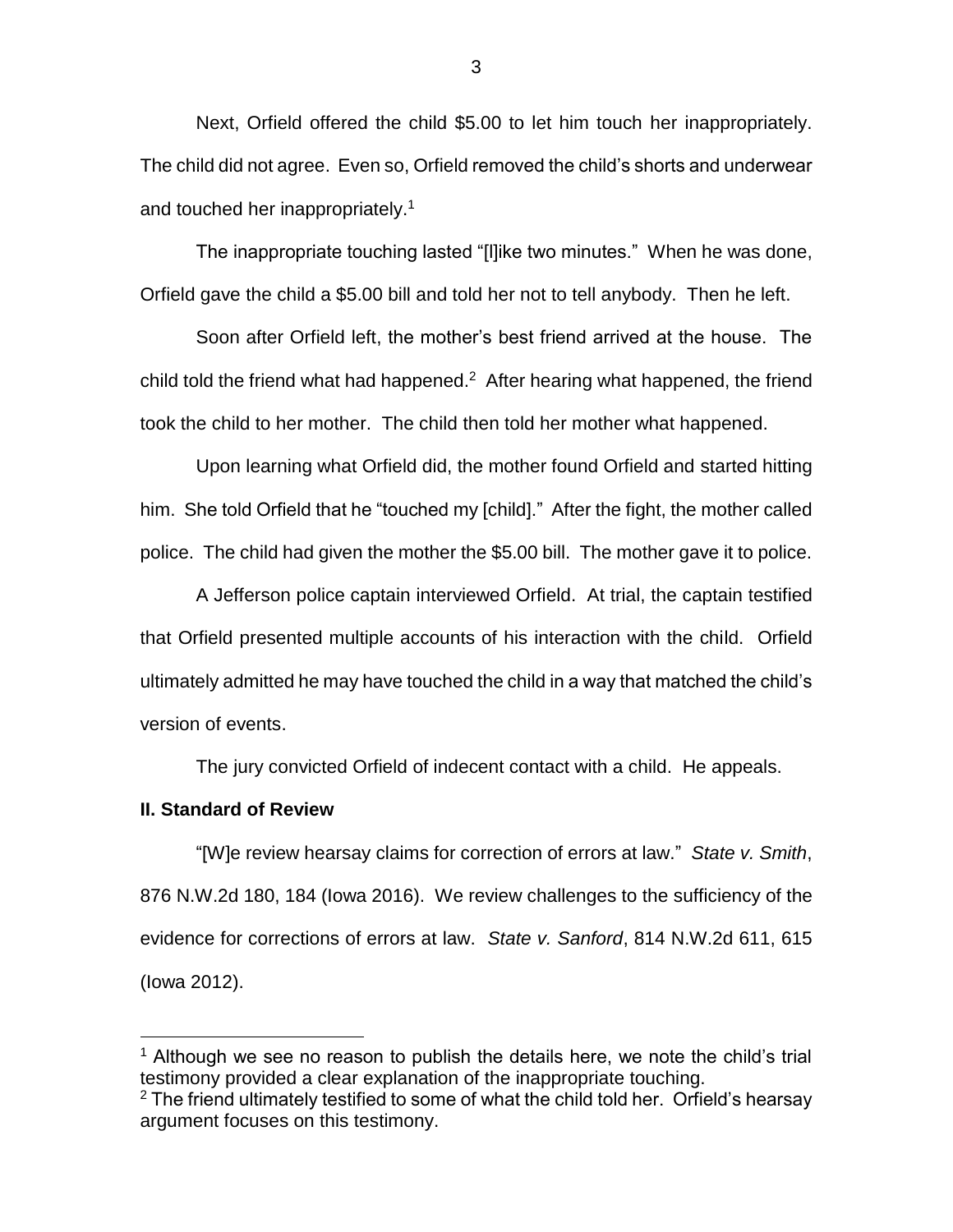## **III. Analysis**

## **A. Hearsay**

At trial, Orfield raised a hearsay objection to the friend's testimony about

what the child told her. Here is some of the relevant testimony:

Q. What happened when you arrived at [the] house? A. I got there, and I started talking to [the child] about the garage sale. And she interrupted me.

Q. I'll stop you there, [friend's name]. When [the child] interrupted you, how would you describe her demeanor? A. She was upset. She was—she was scared. She was anxious. Yeah.

Q. At any point during your conversation did she start crying? A. Yes.

Q. What did [the child] tell you? A. She told me that [Orfield] had made her feel uncomfortable and he was showing her pictures of naked women on his cell phone and telling her that—

[Defense counsel]: Objection, Your Honor. At this point I think—

THE COURT: I'm sorry. I did not—

[Counsel]: I think this is all hearsay, Your Honor.

THE COURT: The objection is overruled. You may continue with your answer.

[Witness]: He was showing her pictures of naked women on the phone *and then telling her that there are other nine year olds that want to have sex with him*.

Q. She said the defendant said that? A. Yes.

. . . . Q. What did you do when [the child] told you those things? A. I told [the child] that [the child] should go change out of [the child's] pajamas into some day clothes so we could go to my house—the garage sale to talk to [the child's] mom.

Q. What did [the child] do? A. [The child] went and changed [the child's] clothes, and then [the child] came back out and [the child] was crying and [the child] told me that [Orfield] had tried pulling her underwear and shorts down and tried touching her on her bottom part.

Q. Did [the child] say anything else about why [the child] was upset? A. [The child] was—[the child] was scared. [The child] thought that [the child] was going to be in trouble from [the child's] mom because [Orfield] was [in the house].

(Emphasis added.)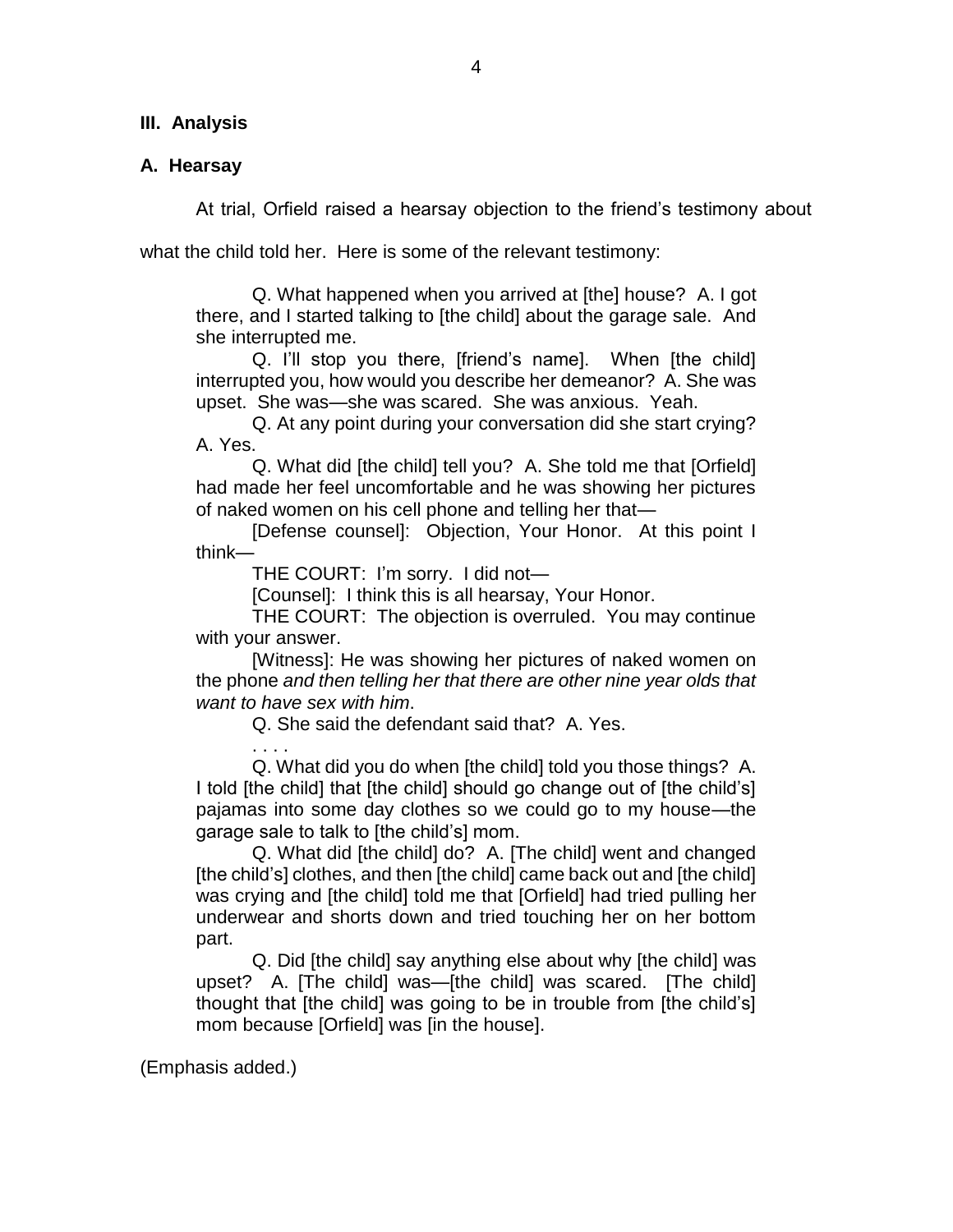On appeal, Orfield claims the court erred in overruling his objection to the friend's "testimony that [the child] told [the friend] that Mr. Orfield told [the child] that other nine year old girls want to have sex with him."<sup>3</sup> The State contends the child's statements were excited utterances and, therefore, properly admitted. The State also notes that, in any event, any error in admitting the statements was harmless given the strong evidence to support Orfield's conviction.

Our analysis begins with the law of hearsay. "Hearsay" is a statement that (1) was not made during testimony "at the current trial or hearing" and (2) is offered "into evidence to prove the truth of the matter asserted in the statement." Iowa R. Evid. 5.801(c). In general, hearsay is not admissible. Iowa R. Evid. 5.802. But "[h]earsay can be admitted when the proffered evidence falls within one of the numerous exceptions to the hearsay rule."<sup>4</sup> *State v. Veverka*, 938 N.W.2d 197, 199 (Iowa 2020).

One of those exceptions is for "excited utterances." It appears in Iowa Rule of Evidence 5.803(2), which states:

The following are not excluded by the rule against hearsay, regardless of whether the declarant is available as a witness:

. . . .

 $\overline{a}$ 

 $3$  On appeal, defendant also makes other arguments that were not raised at trial. We decline to address them. *See Meier v. Senecaut*, 641 N.W.2d 532, 537 (Iowa 2002) ("It is a fundamental doctrine of appellate review that issues must ordinarily be both raised and decided by the district court before we will decide them on appeal.").

<sup>&</sup>lt;sup>4</sup> In fact, subject to rule 5.403, a "district court has no discretion to deny the admission of hearsay if the statement falls within an enumerated exception." *Veverka*, 938 N.W.2d at 199 (citation omitted). "Conversely, a district court 'has no discretion to admit hearsay in the absence of a provision providing for it.'" *Id.* (citation omitted). "This is why we review rulings on hearsay for the correction of legal error." *Id.*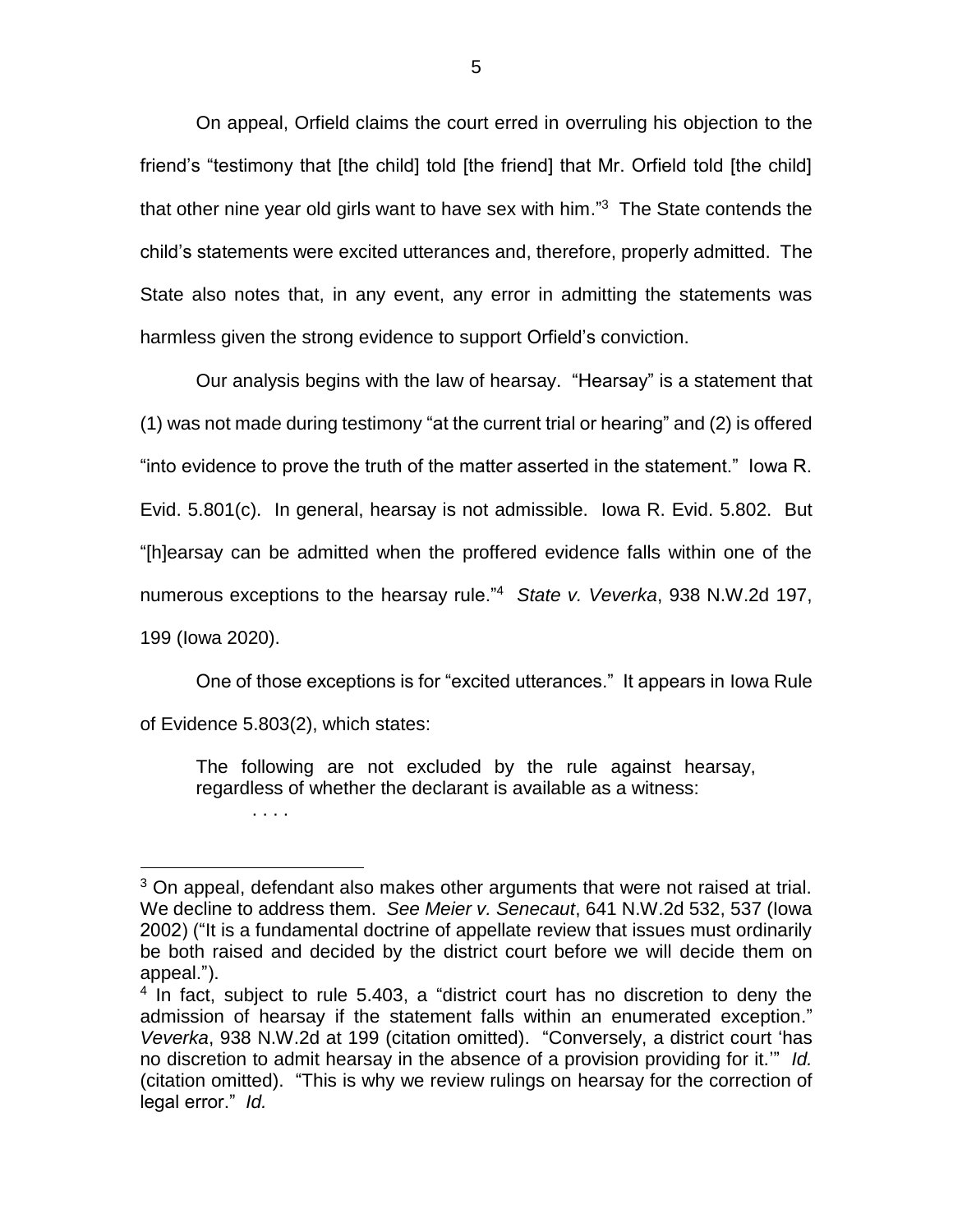(2) *Excited utterance.* A statement relating to a startling event or condition, made while the declarant was under the stress of excitement that it caused.

"The rationale behind the exception is that statements made under the stress of excitement are less likely to involve deception than if made upon reflection or deliberation." *State v. Harper*, 770 N.W.2d 316, 319 (Iowa 2009) (citation omitted).

In determining whether a statement qualifies as an excited utterance, the trial court should consider:

(1) the time lapse between the event and the statement, (2) the extent to which questioning elicited the statements that otherwise would not have been volunteered, (3) the age and condition of the declarant, (4) the characteristics of the event being described, and (5) the subject matter of the statement.

*Id.* (citation omitted).

In this case, the parties agree the child's statement to the friend was hearsay. The fighting issue is whether it fell in the excited-utterance exception. We believe it did. Little time elapsed between the child's encounter with Orfield and the child's statement to the friend. And the statement was spontaneous—the child interrupted the friend to tell her what happened. Plus the child's young age nine years old—and her shaken condition both suggest the child was in an excited state when she interrupted the friend. Indeed, the friend described the child as "upset," "scared," "anxious," and "crying." None of which is surprising given the troubling nature of the child's revelation—that Orfield told the child that other nineyear-old children wanted to have sex with him—and much more so, Orfield's recent physical behavior toward the child.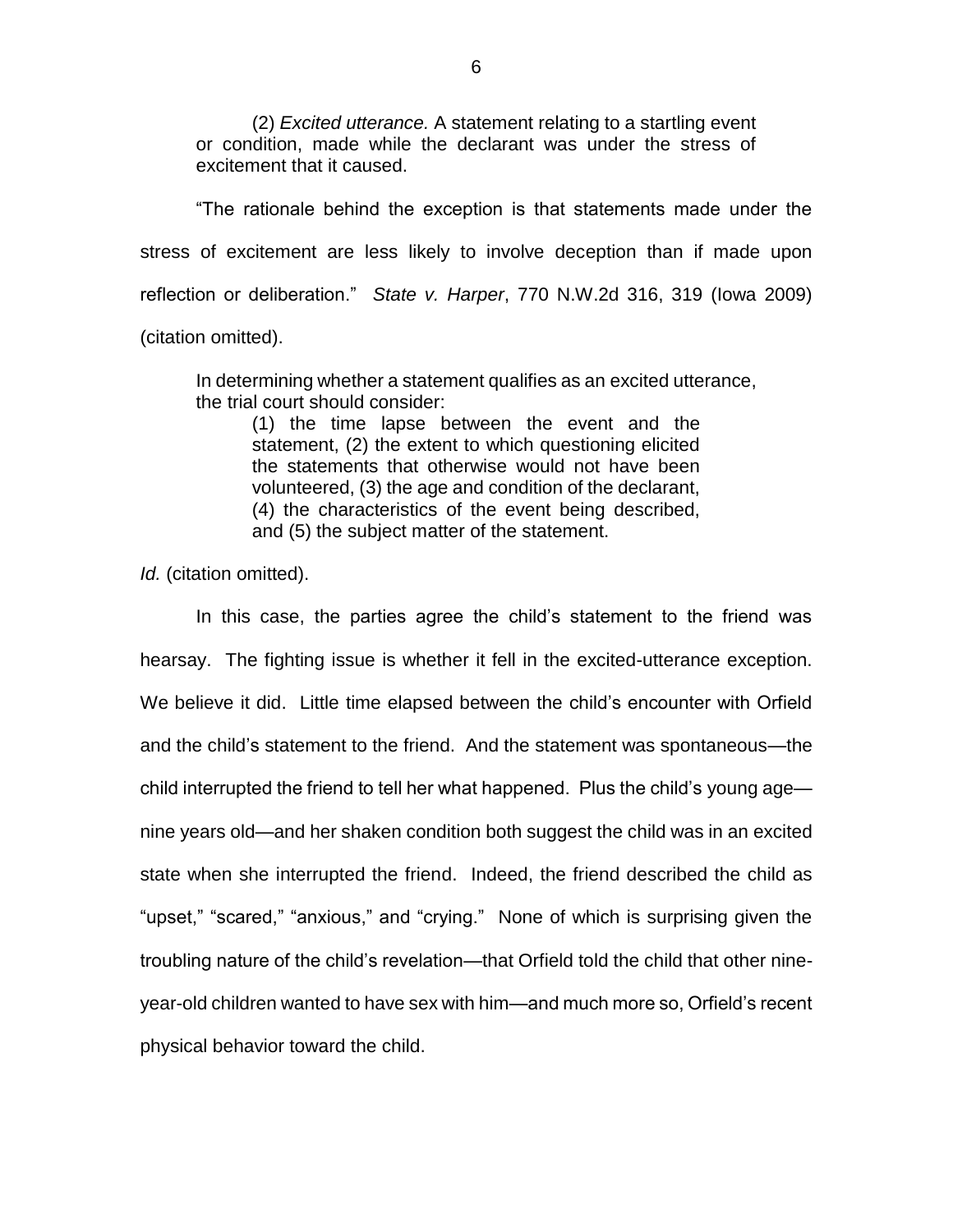So the excited-utterance exception applies. And the district court was right to overrule Orfield's hearsay objection.

### **B. Sufficiency of the Evidence**

Orfield also claims insufficient evidence supports his conviction. We disagree.

"Where, as here, the jury was instructed without objection, the jury instruction becomes law of the case for the purposes of reviewing the sufficiency of the evidence." *State v. Banes*, 910 N.W.2d 634, 639 (Iowa Ct. App. 2018). On the charge of indecent contact with a child, the jury was instructed "the State must prove all of the following elements":

1. On or about the [xx]th day of [month], 20[xx], Jeremy Orfield with or without [the child's] consent, touched or fondled the inner thigh, groin, buttock, anus or breast of [the child.]

2. Jeremy Orfield did so with the specific intent to arouse or satisfy the sexual desires of the defendant or [the child.]

3. Jeremy Orfield was then 18 years of age or older.

4. [The child] was then under the age of 14 years.

5. The defendant and [the child] were not then married to each other.

On appeal, Orfield challenges only the second element. He argues "the State offered no credible evidence that Mr. Orfield acted with a sexual purpose."

"Evidence is sufficient to support a conviction if, viewing it in the light most favorable to the prosecution, 'any rational trier of fact could have found the essential elements of the crime beyond a reasonable doubt.'" *State v. Polly*, 657 N.W.2d 462, 467 (Iowa 2003) (citation omitted). In determining whether this standard has been met, we bear in mind that "[f]actfinders are allowed to rely on common knowledge, history, common sense, and experience and observations of the affairs of life." *State v. Brice*, No. 19-0863, 2020 WL 3264401, at \*4 (Iowa Ct.